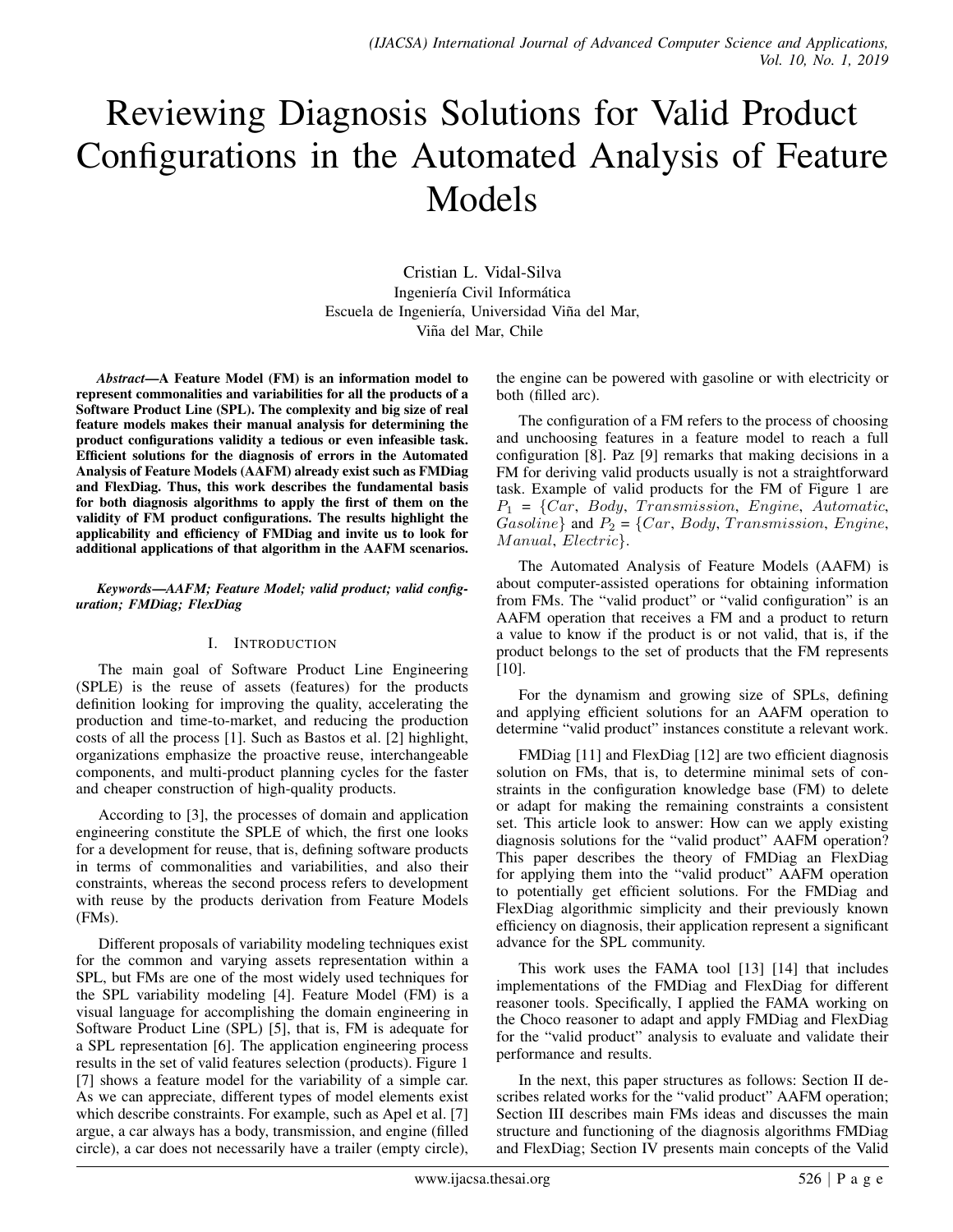

Fig. 1. Feature model example for a simple car variability model.

product AAFM operation; Section V shows and highlights the results of applying FMDiag for the "valid product" AAFM operation, and Section VI concludes and gives feature work ideas.

## II. RELATED WORK

AAFM constitutes an active research and application area. Next, we mentioned only a few of related work:

- White et al. [15] uses a CSP solver for debugging basic feature model configurations and automating the evolving product configurations on basic feature models.
- The work of Ross-Frantz et al. [16] uses the Orthogonal Variability Model (OVM) instances for their mapping on a CSP for the developing of FaMa-OVM to identify void models, dead and false optional features.
- Hu et al. [17] proposes an approach for evolving basic feature model and analyze their products evolution. They present refactoring strategies and semiautomated support for the commonality extraction and feature refactoring.
- Mauro et al. [18] present a framework for the modeling and evolving reconfiguration of context-aware SPL instances. They consider the environmental impact on updated features and new contextual information on the SPL evolution. That research work defines a meta-model for Hybrid Feature Model (HyFM) for the attributes in features and represent contextual information. According to their findings, being possible of proposing configuration on FMs of up 10.000 features in less than a minute is more than enough for the majority of the daily use cases.

# III. FEATURE MODELS & AAFM DIAGNOSIS

A Feature Model (FM) is a information modeling tool useful for the representation all the products of a SPL along with their features and relations [10]. Different kind of FMs already exist such as cardinality-based FMs, extended-FMs which support the attributes definition, and basic FMs. For their simplicity and usability, in this work we use basic FMs. The following relationships are distinguishable in a FM:

- Unary relations. These are between a father and a child feature, and we can distinguish between mandatory (black circle in top of the child feature) and optional (white circle in top of the child feature) child features. In Figure 1, (Car, Body) and (Car, Pulls Trailer) are examples of mandatory and optional relations.
- Set relations. These relations define a father feature of a set of children features, and we can distinguish between optional and alternative sets, that is, for the optional set we can select more than one feature if their father is selected, and for the alternative set only one child feature from the options set of features. In both cases of set features, we need to select at least one feature. In Figure 1, (Engine, {Gasoline, Electric} and (Transmission, {Automatic, Manual} are examples of optional and alternative set relations of features, respectively.

Such as Benavides et al. [10] highlight, defining and optimizing AAFM operations represent a current and active research area such as the diagnosis on a FM to discover and inform possible mistakes. FMDiag [11] and FastDiag [19] are diagnosis solution applicable on FMs and both solutions determines a minimal diagnosis for a given ranking of preferences.

Structurally, FMDiag defines a base function (algorithm 1) and a recursive function (algorithm 2). The base function receives a set of customer requirements *S* to analyze its consistency, and a configuration knowledge base *AC* that includes *S*, that is, *AC* without *S* should be consistent. FMDiag returns an empty diagnosis if *S* is not empty and  $(AC - S)$  is nonconsistent. Otherwise, the base function calls the recursive function Diag for  $D = \emptyset$ , *S* and *AC*.

The function Diag receives *D* that represents a subset of the main set to analyze previously removed from the base of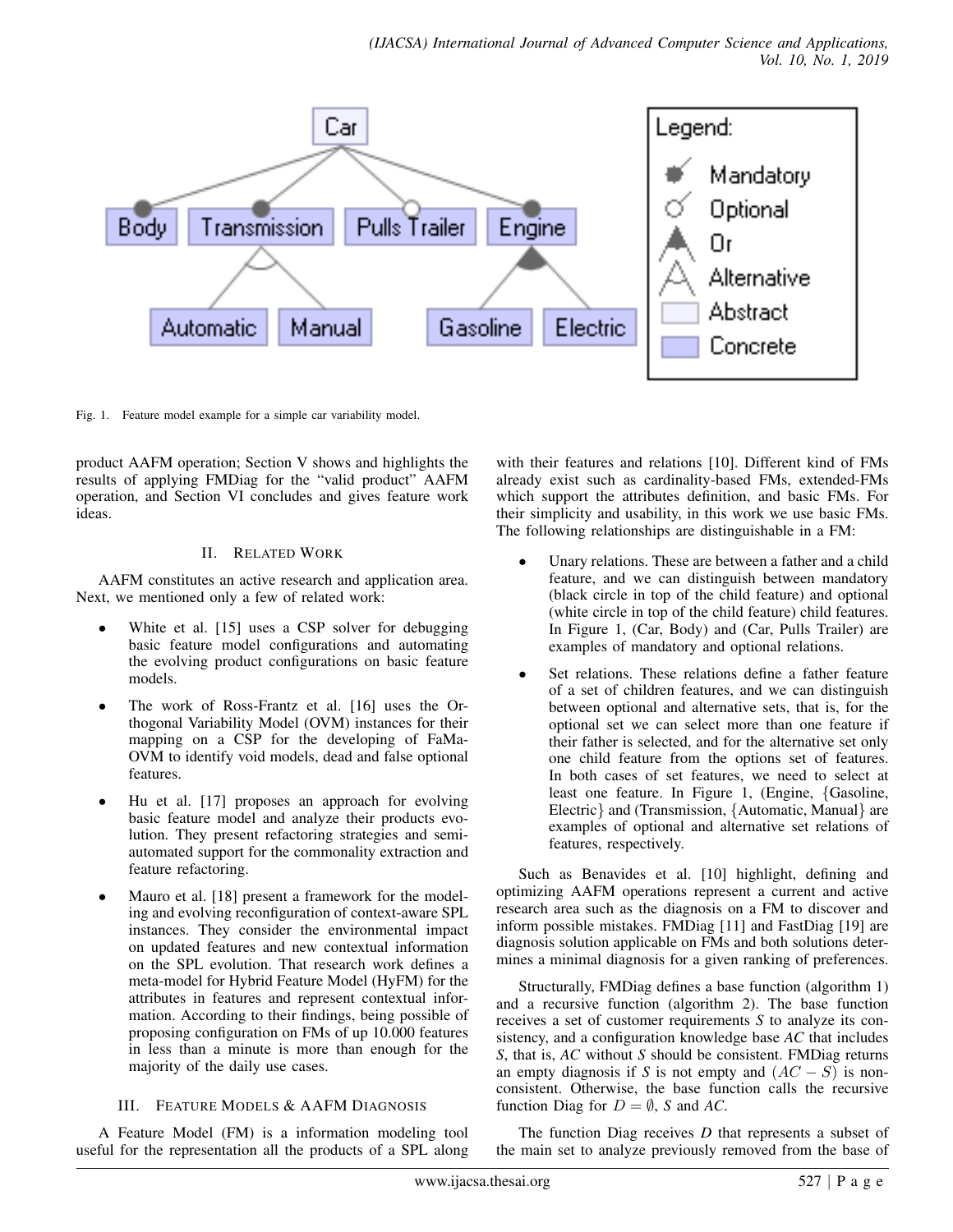knowledge *AC* (initially *D* is empty), *S* (the current set in analysis), and *AC* (the current base of knowledge that contains S). Diag presents two base cases:

- If *D* is not  $\emptyset$  and the current *AC* is consistent then Diag returns an empty diagnosis, that means the diagnosis was not in *S*, that is, *D* contains the diagnosis. This situation can occur after the second recursive call (in the first call *D* is empty and *AC* is not-consistent).
- If the size of *S*, that is, the number of constraints in *S* were either  $\leq m$  for FlexDiag or  $= 1$  for FMDiag then Diag returns the current set *S* as a diagnosis. That base case can occur if the previous described one is not true, that is, *S* contains a diagnosis.

If no base-case were valid, we know that *S* contains the diagnosis and the size of *S* is not minimal. Hence, the function Diag partitions  $S$  in  $S_1$  (from the 1st until the constraint in the middle) and  $S_2$  (from the middle + 1 to the last constraint) to go to the 1st recursive call for the arguments  $D = S_2$ ,  $S = S_1$ , and  $AC = AC - S_2$ , that is, to take off  $S_2$  from AC to evaluate the consistency of *AC* (*AC* the second half of the current *S*). If *AC* were consistent, because current *D* is not empty, Diag returns  $\emptyset$  (the diagnosis is in *D*). If *AC* were non-consistent, the current set *S* contains inconsistencies and repeat the division process on the current *S*, and new recursive calls proceed again. The Diag function receives  $D = S_2$ ,  $S = S_1$ , and  $AC = AC S_2$  from the 1st recursive call. The first recursive call returns  $\Delta_1$ . The second recursive call receives  $D = \Delta_1$ ,  $S = S_2$ , and  $AC = AC - \Delta_1$  (the second recursive call needs the result of the 1st one to proceed). The 2nd recursive call returns  $\Delta_2$ . Thus, the function Diag returns  $\Delta_1 \cup \Delta_2$  as a diagnosis.

Applying FMDiag for diagnosis on product configurations seems direct, that is, *S* consists of the constraints for the features selection of the product in analysis, and *AC* contains the set of constraints for the consistent FM plus *S*.

| Algorithm 1 FMDiag(S, AC): $\Delta$ |                                                                                           |
|-------------------------------------|-------------------------------------------------------------------------------------------|
|                                     | $\mathbf{F}$ is $\Gamma$ must $(\mathbf{C})$ or in consistent $(\Lambda \cap \mathbf{C})$ |

if is Empty $(S)$  or inconsistent $(AC-S)$  then return ∅; else return Diag $(\emptyset, S, AC)$ ; end if

Syntactically, the main difference between FMDiag and FlexDiag are the size of the minimal set to return, but semantically their differences are highly relevant. Such as the works of Felfernig et al. [12] [20] remark, FlexDiag is more adequate for diagnosis within time limits regardless the trade-offs between diagnosis quality and performance of the diagnostic search.

## IV. VALID PRODUCT AAFM OPERATION

Products of an SPL are the combination and configuration of features through the assembly of corresponding and reusable artifacts [21]. Such as Benavides et al. [10] describe, "valid product" is an AAFM operation example that receives as input a FM and a product (a set of features), and returns a boolean result that determines either the product belongs to the set of products that the feature model represents or not. The products  $P_1$  and  $P_2$  are examples of valid products of the FM of Figure 1, whereas  $P_3 = \{Car, Body, Transmission, PullsTrailer,$  $Engineering, Automatic, Manual, Gasoline, Electric}$  is a non-valid product:  $P_3$  selects all features and does not respect a defined alternative set cross-tree constraint in the model. Figures 2 and 3 show the features selection (green features) for valid products of  $P_1$  and  $P_2$ , respectively whereas Figure 4 shows the features selection (green features) for the non-valid products  $P_3$ .

Applying FMDiag and FlexDiag for the validity of FM product would be direct: we need to define the constraints for the product to analyze, and the constraints for the FM definition to review in. We can repeat that process for analyzing multiple products.

## V. APPLICATION RESULTS & DISCUSSION

For space reasons we only present the FMDiag testing results on the diagnosis of "valid product". FlexDiag follows the same functioning idea and by applying it we can get more efficient and lesser precise solutions. Tables 1 and 2 present the steps of applying FMDiag for the diagnosis of product  $P_3$  and  $P_4$  for the SPL of Figure 1 to appreciate the algorithmic functioning for the diagnosis on the "valid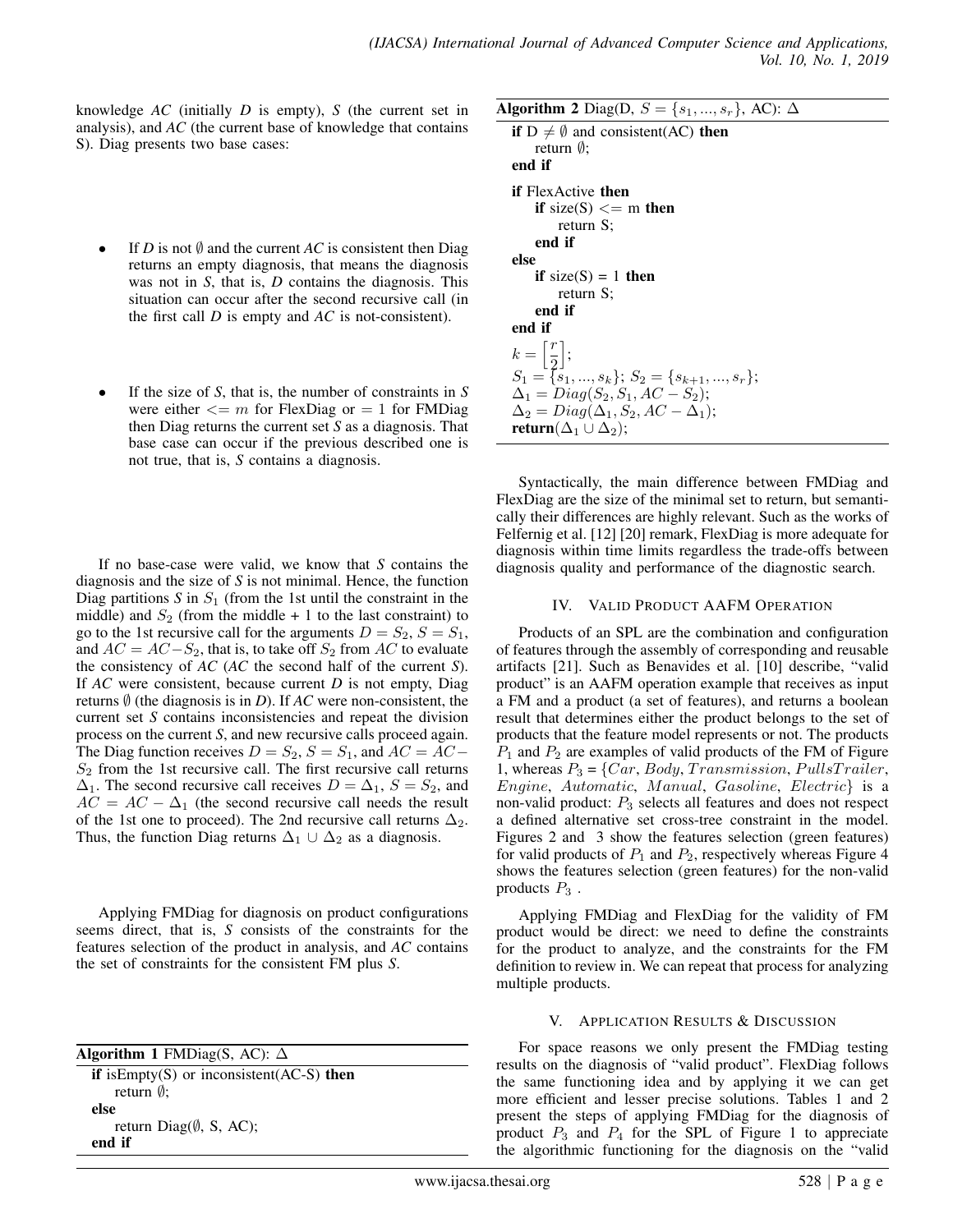

Fig. 2.  $P_1$ : A valid product example for the simple car variability model.



Fig. 3.  $P_2$ : A valid product example for the simple car variability model.



Fig. 4. P<sub>3</sub>: A non-valid product example for the simple car variability model.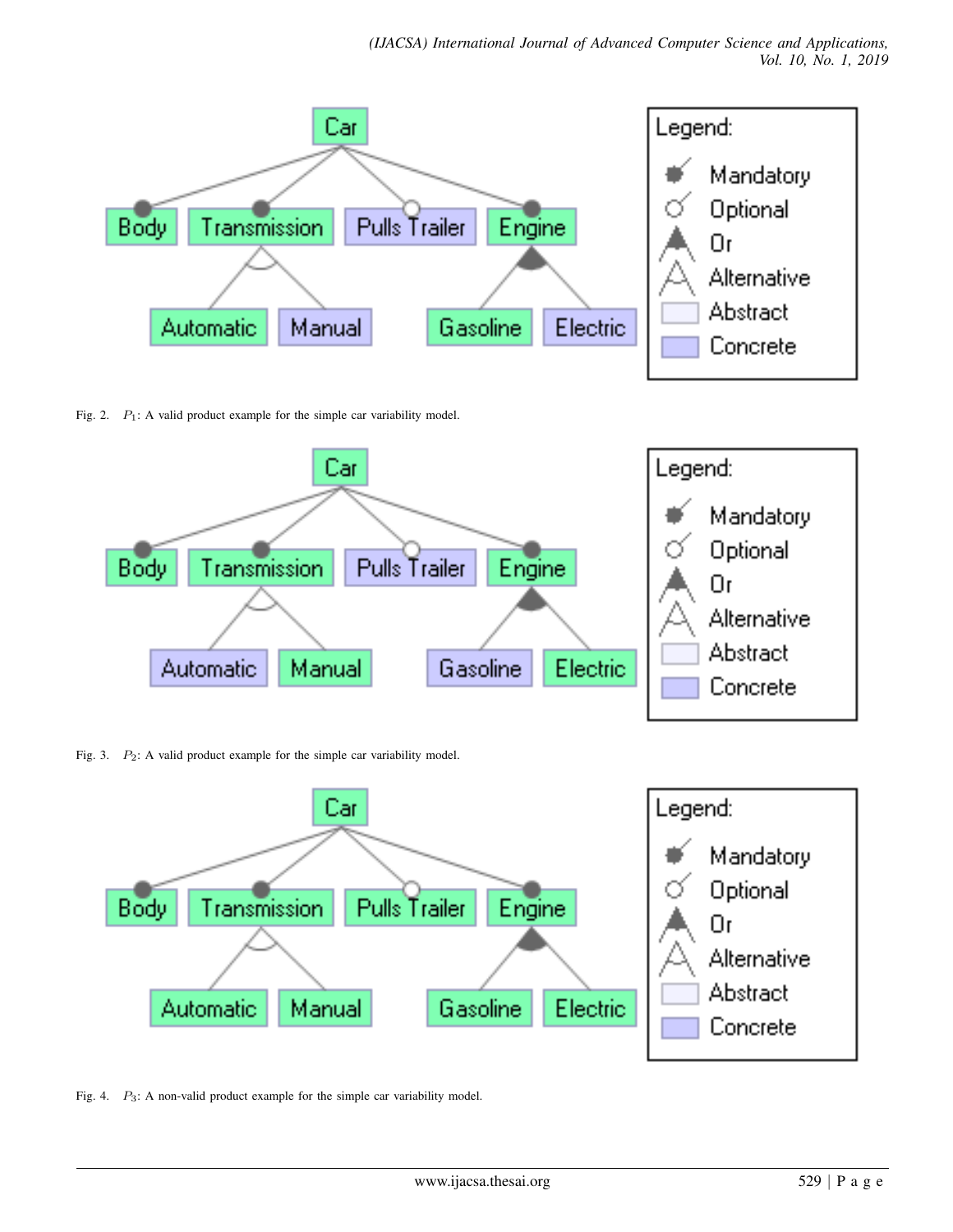| <b>Step</b>    | D                                                                          | S                                                                                                                     | $S_1$<br>$S_2$<br>AC                                                                                                           |                                                 | return                                                          | prev               |                 |
|----------------|----------------------------------------------------------------------------|-----------------------------------------------------------------------------------------------------------------------|--------------------------------------------------------------------------------------------------------------------------------|-------------------------------------------------|-----------------------------------------------------------------|--------------------|-----------------|
| -1             | Ø                                                                          | $\{Car, Body,$<br>Transmission,<br>PullsTrailer,<br>$Engine$ ,<br>Automatic.<br>Manual.<br>Gasoline.<br>$Electric \}$ | Automatic, Transmission,<br>Body, c1, c2, c3, Car, c4, c5,<br>$c6$ , Manual, PullsTrailer,<br>$Gasoline, Electric, Engine\}$   | $\{Car, Body,$<br>Transmission,<br>PullsTrainer | $\{ Engine,$<br>Automatic,<br>Manual, Gasoline,<br>$Electric\}$ | $\{ \ Electric \}$ | $\mathbf{0}$    |
| 2              | $\{ Engine,$<br>Automatic.<br>Manual.<br><i>Gasoline.</i><br>$Electric \}$ | $\{Car, Body,$<br><i>Transmission.</i><br>PullsTrainer                                                                | $\{Transmission, Body, c1,$<br>c2, c3, Car, c4, c5, c6,<br>PullsTrainer                                                        | $\emptyset$                                     | $\emptyset$                                                     | Ø                  | -1              |
| 3              | $\emptyset$                                                                | Enqine,<br>Automatic,<br>Manual.<br>Gasoline.<br>$Electric \}$                                                        | Automatic, Transmission,<br>Body, c1, c2, c3, Car, c4, c5,<br>$c6$ , Manual, PullsTrailer,<br>$Gasoline, Electric, Engine\}$   | $\{ Engine,$<br>Automatic }                     | { Manual,<br>Gasoline,<br>$Electric\}$                          | $\{ \ Electric \}$ | -1              |
| $\overline{4}$ | { Manual,<br>Gasoline,<br>$Electric \}$                                    | $\{ Engine,$<br>Automatic }                                                                                           | { Automatic, Transmission,<br>Body, c1, c2, c3, Car, c4, c5,<br>$c6, PullsTrainer, Engine\}$                                   | Ø                                               | Ø                                                               | Ø                  | 3               |
| 5              | $\emptyset$                                                                | $\{$ Manual,<br>Gasoline,<br>$Electric \}$                                                                            | { Automatic, Transmission,<br>Body, c1, c2, c3, Car, c4, c5,<br>$c6$ , Manual, PullsTrailer,<br>$Gasoline, Electric, Engine\}$ | $\{ Manual\}$                                   | $\{ Gasoline,$<br>$Electric \}$                                 | $\{Electric\}$     | 3               |
| 6              | $\{ Gasoline,$<br>$Electric \}$                                            | $\{ Manual\}$                                                                                                         | { Automatic, Transmission,<br>Body, c1, c2, c3, Car, c4, c5,<br>$c6$ , Manual, PullsTrailer,<br>Enqine                         | Ø                                               | $\emptyset$                                                     | Ø                  | 5               |
| 7              | Ø                                                                          | $\{ Gasoline,$<br>$Electric\}$                                                                                        | { Automatic, Transmission,<br>Body, c1, c2, c3, Car, c4, c5,<br>$c6$ , Manual, PullsTrailer,<br>$Gasoline, Electric, Engine\}$ | $\{ Gasoline\}$                                 | $\{ \, Electric \, \}$                                          | $\{ \ Electric \}$ | -5              |
| 8              | $\{ \, Electric \, \}$                                                     | $\{ Gasoline\}$                                                                                                       | { Automatic, Transmission,<br>Body, c1, c2, c3, Car, c4, c5,<br>$c6$ , Manual, PullsTrailer,<br>Gasoline, Engine               | Ø                                               | $\emptyset$                                                     | Ø                  | $7\phantom{.0}$ |
| 9              | $\emptyset$                                                                | $\{Electric\}$                                                                                                        | { Automatic, Transmission,<br>Body, c1, c2, c3, Car, c4, c5,<br>$c6$ , Manual, PullsTrailer,<br>Gasoline, Electric, Engine     | Ø                                               | Ø                                                               | $\{Electric\}$     | $\overline{7}$  |

| TABLE I. | FMDIAG APPLICATION EXAMPLE FOR THE DIAGNOSIS OF INCONSISTENCIES OF $P_3$ . |  |
|----------|----------------------------------------------------------------------------|--|
|          |                                                                            |  |

product" AAFM operation. FMDiag can directly determine the validity of a product, and return involved constraints for a nonvalid configuration.

Tables 3 and 4 show the diagnosis results for the "valid product" operations on small size FMs of the SPLOT [22] and big size FMs generated by the Betty tool [23], respectively. FMDiag reaches a fast performance for the feature models diagnosis even though FMDiag results contains only one inconsistency cause. Felfernig et al. [11] detail how to obtain all the diagnosis of a FM applying FMDiag. FMDiag and FlexDiag are appropriate for interactive scenarios which demand for a fast-time for diagnosis.

The works of Felfernig et al. [11] and [12] compared the performance of FMDiag and FlexDiag to Constraint Satisfaction Problem (CSP) solutions to highlight the efficiency advantages of both solutions for preferred diagnosis.

Such as Felfernig et al. [24] remark, variability management is essential for the product configurations of SPL looking for extensive customization to attend different clients' needs. The AAFM solutions such as FMDiag [11] and FlexDiag [12] [20] efficiently achieve that goal. Undoubtedly, FMDiag and FlexDiag represent and advance concerning the HSDAG solution [25].

Main limitations of this study are the dependency of discussed solutions concerning CSP tools.

## VI. CONCLUSION

Defining a "valid product" configuration is a current and demanding activity in product-lines areas such as incomponent-based software and SPL applications. We show that existing diagnosis solution are applicable for efficiently determining the validity of a product configuration which can be non-valid for non-respecting the model constraints. Thus, our defined research question is effectively answered. Even though we show FMDiag application results only, FlexDiag is usally more efficient, but lesser precise.

For the efficient obtained results of applying FMDiag and FlexDiag solutions and their algorithmic simplicity, we can look for new applications on the AAFM area since diagnosis algorithms are able for error detection in general.

#### **REFERENCES**

[1] W. Heider, R. Rabiser, and P. Grünbacher, "Facilitating the evolution of products in product line engineering by capturing and replaying configuration decisions," *Int. J. Softw. Tools Technol. Transf.*, vol. 14, no. 5, pp. 613–630, Oct. 2012. [Online]. Available: https://doi.org/10.1007/s10009-012-0229-y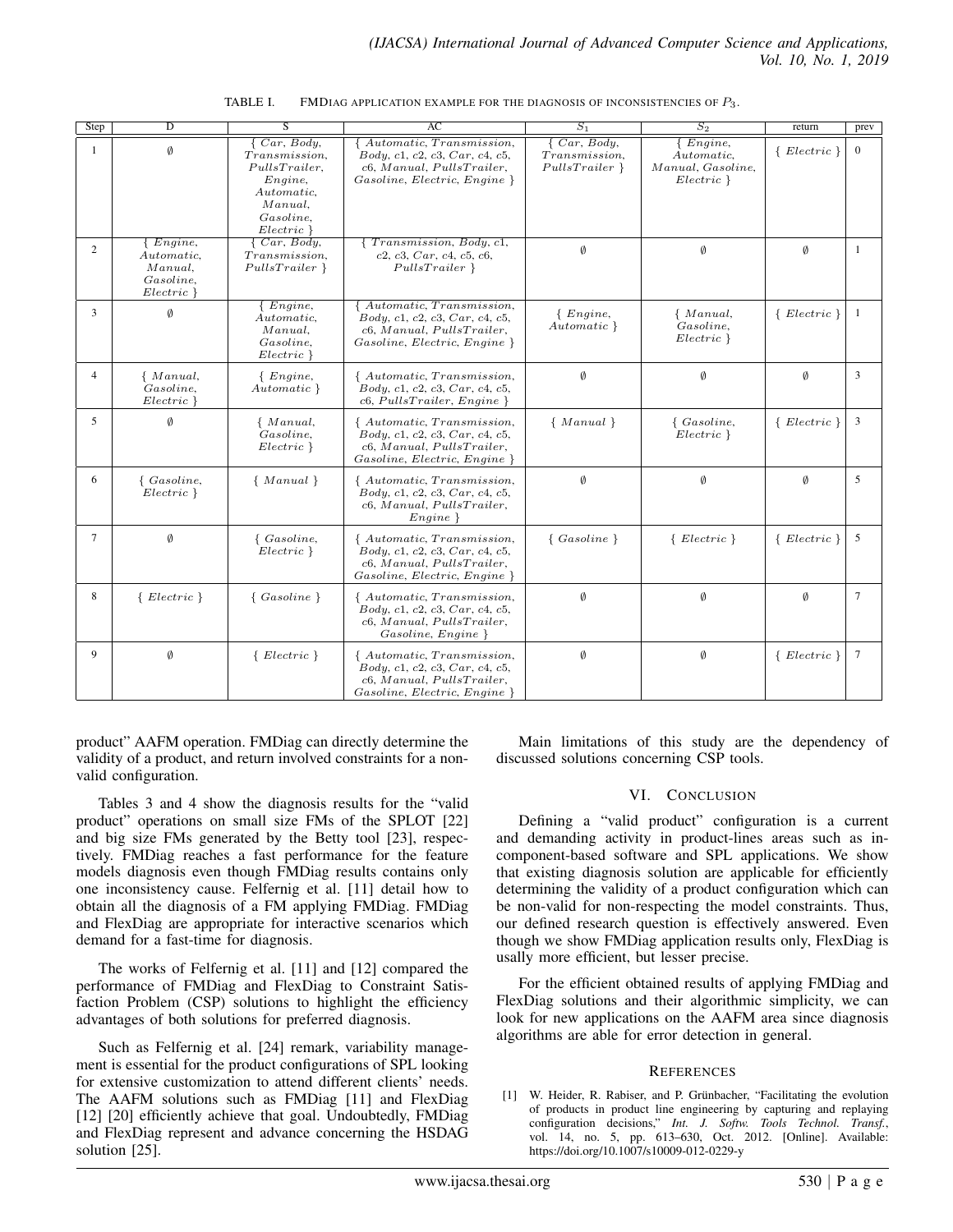| Model Name                  | Model Features # | Model Dependencies # | Product Size | Diagnosis Size | Time (ms) |
|-----------------------------|------------------|----------------------|--------------|----------------|-----------|
| $aircraft\_fm.xml$          | 13               |                      | 13           |                | 452       |
|                             |                  |                      |              |                | 33        |
| $car\_fm.xml$               | 14               |                      | 14           |                | 35        |
|                             |                  |                      |              |                | 19        |
| $connector\_fm.xml$         | 20               |                      | 20           |                | 85        |
|                             |                  |                      | 10           |                | 35        |
| DELL-LAPTOP-NOTEBOOK-FM.xml | 47               | 105                  | 35           |                | 171       |
|                             |                  |                      | 32           |                | 78        |
| $fame\_dbms\_fm.xml$        | 21               |                      | 21           |                | 59        |
|                             |                  |                      | 10           |                | 26        |

TABLE II. FMDIAG APPLICATION EXAMPLE FOR "VALID PRODUCT" OPERATIONS OF SPLOT FMS.

TABLE III. FMDIAG APPLICATION EXAMPLE FOR "VALID PRODUCT" OPERATIONS OF BIG SIZE FMS.

| Model Name           | Model Features # | Model Dependencies # | Product Size | Diagnosis Size | Time (ms)       |
|----------------------|------------------|----------------------|--------------|----------------|-----------------|
| model-50-10-1.xml    | 50               |                      | 49           |                | 17              |
|                      |                  |                      | 24           |                | 16              |
| model-50-100-1.xml   | 50               | 50                   | 45           |                | 41              |
|                      |                  |                      | 24           |                | $\overline{15}$ |
| model-100-10-1.xml   | 100              | 10                   | 98           |                | 805             |
|                      |                  |                      | 50           |                | 186             |
| model-100-100-1.xml  | 100              | 100                  | 95           |                | 176             |
|                      |                  |                      | 48           |                | 162             |
| model-1000-10-1.xml  | 1000             | 100                  | 997          |                | 1149            |
|                      |                  |                      | 498          |                | 727             |
| model-1000-100-1.xml | 1000             | $*1000$              | 994          |                | 993             |
|                      |                  |                      | 497          |                | 685             |
| model-1000-30-1.xml  | 1000             | 300                  | 996          |                | 464             |
|                      |                  |                      | 497          |                | 442             |
| model-2000-10-1.xml  | 2000             | 200                  | 1996         |                | 896             |
|                      |                  |                      | 998          |                | 602             |
| model-2000-100-1.xml | 2000             | 2000                 | 1994         |                | 1403            |
|                      |                  |                      | 996          |                | 963             |
| model-2000-30-1.xml  | 2000             | 600                  | 1996         |                | 865             |
|                      |                  |                      | 999          |                | 669             |

- [2] J. F. Bastos, P. A. da Mota Silveira Neto, P. OLeary, E. S. de Almeida, and S. R. de Lemos Meira, "Software product lines adoption in small organizations," *J. Syst. Softw.*, vol. 131, no. C, pp. 112–128, Sep. 2017. [Online]. Available: https://doi.org/10.1016/j.jss.2017.05.052
- [3] S. Chen and M. Erwig, "Optimizing the product derivation process," *2011 15th International Software Product Line Conference*, pp. 35–44, 2011.
- [4] J. A. Galindo, H. Turner, D. Benavides, and J. White, "Testing variability-intensive systems using automated analysis: An application to android," *Software Quality Journal*, vol. 24, no. 2, pp. 365–405, Jun. 2016. [Online]. Available: http://dx.doi.org/10.1007/s11219-014-9258-y
- [5] C. Vidal, D. Benavides, J. Galindo, and P. Leger, "Exploring the synergies between joing point interfaces and feature-oriented programming." Cantabria, Spain: Proceeding of the Doctoral Symposium at 21th International Systems and Software Product Line Conference, 2015.
- [6] K. Kang, S. Cohen, J. Hess, W. Novak, and A. Peterson, "Featureoriented domain analysis (foda) feasibility study," in *Proceedings of the 34th International Conference on Software Engineering*, no. CMU/SEI-90-TR-021, Software Engineering Institute, Carnegie Mellon University, 1990. [Online]. Available: http://resources.sei.cmu.edu/library/assetview.cfm?AssetID=11231
- [7] S. Apel and C. Kästner, "An overview of feature-oriented software development," *Journal of Object Technology*, vol. 8, no. 5, pp. 49–84, 2009. [Online]. Available: https://doi.org/10.5381/jot.2009.8.5.c5
- [8] D. Benavides, A. Felfernig, J. A. Galindo, and F. Reinfrank, "Automated analysis in feature modelling and product configuration," in *Safe and Secure Software Reuse*, J. Favaro and M. Morisio, Eds. Berlin, Heidelberg: Springer Berlin Heidelberg, 2013, pp. 160–175.
- [9] A. Paz, "Fama framework: Fama extensions development guide," in *Research Report*. Seville, Spain: University of Seville, August, 2014.
- [10] D. Benavides, S. Segura, and A. Ruiz-Cortés, "Automated analysis of feature models 20 years later: A literature review," *Journal Information Systems*, vol. 35, no. 6, pp. 615–636, Sep. 2010. [Online]. Available: http://dx.doi.org/10.1016/j.is.2010.01.001
- [11] A. Felfernig, D. Benavides, J. Galindo, and F. Reinfrank, "Towards anomaly explanation in feature models," in *Proceedings of the 15th International Configuration Workshop*, Vienna, Austria, August 2013.
- [12] A. Felfernig, R. Walter, and S. Reiterer, "Flexdiag: Anytime diagnosis for reconfiguration," in *Proceedings of the 17th International Configuration Workshop*, Vienna, Austria, September 2015.
- [13] D. Benavides, S. Segura, P. Trinidad, and A. Ruiz-Cortés, "FAMA: Tooling a framework for the automated analysis of feature models," in *Proceeding of the First International Workshop on Variability Modelling of Software-intensive Systems (VAMOS)*, Limerick, Ireland, 2007, pp. 129–134. [Online]. Available: http://www.lsi.us.es/ trinidad/docs/benavides07-vamos.pdf
- [14] P. Trinidad, D. Benavides, A. Ruiz-Cortés, S. Segura, and A. Jimenez, "Fama framework," in *Proceedings of the 2008 12th International Software Product Line Conference*, ser. SPLC '08. Washington, DC, USA: IEEE Computer Society, 2008, pp. 359–. [Online]. Available: https://doi.org/10.1109/SPLC.2008.50
- [15] J. White, D. Benavides, D. C. Schmidt, P. Trinidad, B. Dougherty, and A. R. Cortés, "Automated diagnosis of feature model configurations," *Journal of Systems and Software*, vol. 83, no. 7, pp. 1094–1107, 2010. [Online]. Available: https://doi.org/10.1016/j.jss.2010.02.017
- [16] F. Roos-Frantz, D. Benavides, A. Ruiz-Cortés, A. Heuer, and K. Lauenroth, "Quality-aware analysis in product line engineering with the orthogonal variability model," *Software Quality Journal*, vol. 20, no. 3-4, pp. 519–565, Sep. 2012. [Online]. Available: http://dx.doi.org/10.1007/s11219-011-9156-5
- [17] J. Hu and Q. Wang, "Extensions and evolution analysis method for software feature models," *JS*, vol. 27, no. 5, pp. 1212–1229, may 2016.
- [18] J. Mauro, M. Nieke, C. Seidl, and I. C. Yu, "Contextaware reconfiguration in evolving software product lines," *Science of Computer Programming*, 2018. [Online]. Available: http://www.sciencedirect.com/science/article/pii/S0167642318301692
- [19] A. Felfernig, M. Schubert, and C. Zehentner, "An efficient diagnosis algorithm for inconsistent constraint sets," *Artif. Intell. Eng. Des. Anal. Manuf.*, vol. 26, no. 1, pp. 53–62, Feb. 2012. [Online]. Available: http://dx.doi.org/10.1017/S0890060411000011
- [20] A. Felfernig, R. Walter, J. A. Galindo, D. Benavides, S. P. Erdeniz, M. Atas, and S. Reiterer, "Anytime diagnosis for reconfiguration," *Journal of Intelligent Information Systems*, Jan 2018. [Online]. Available: https://doi.org/10.1007/s10844-017-0492-1